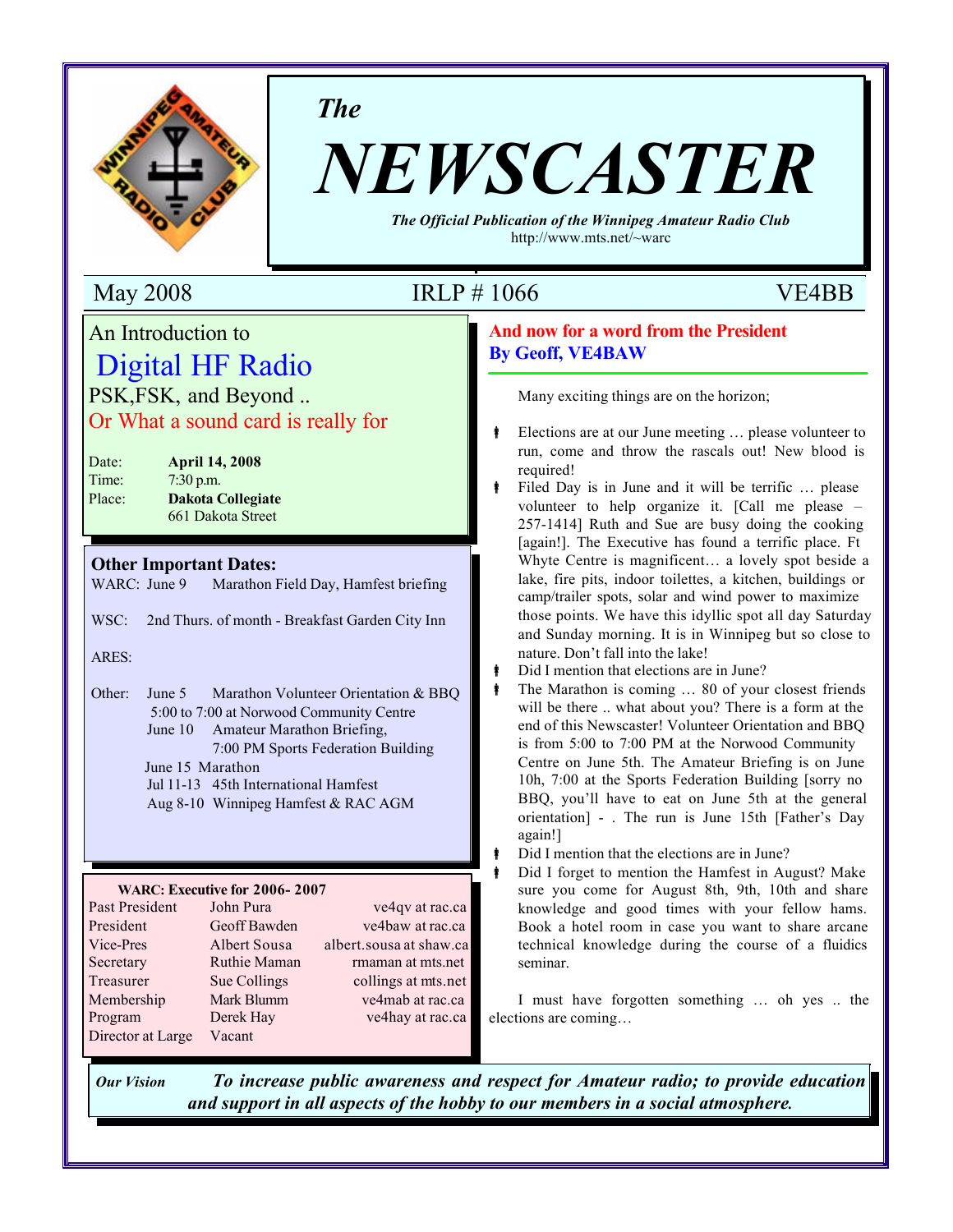| The Newscaster - Page 2 |  |  |
|-------------------------|--|--|
|-------------------------|--|--|

| Freq        | <b>Prov/State</b> | <b>Net</b>                      | <b>UTC</b>         |
|-------------|-------------------|---------------------------------|--------------------|
| 3.860       | <b>MN</b>         | Minnesota<br>Net                | 23:00              |
| 3.747       | <b>MB</b>         | Evening<br>Phone Net            | $19:00$ local      |
| 3.937       | ND                | North<br>Dakota Net             | 00:30              |
| 3.735       | <b>SK</b>         | <b>SK Public</b><br>Service Net | 01:00              |
| 3.750       | <b>NWON</b>       | NW<br>Ontario Net               | 01:15              |
| 3.700       | AB                | AB Public<br>Service Net        | 01:30              |
| 3.660       | MB, SK,<br>AB     | Prairie<br><b>Traffic Net</b>   | 01:30              |
| 3.743       | <b>MB</b>         | Mb<br>Morning<br>WX Net         | 14:30              |
| 145.450     | <b>WW</b>         | <b>MB IRLP</b><br>Net           | 02:00<br>Wednesday |
| $147.390 +$ | <b>MB</b>         | Morning<br>Net                  | 09:00 Local        |
| $147.390 +$ | <b>MB</b>         | <b>MRS</b> Net<br>Thursday      | 21:00 Local        |
| $147.390 +$ | MB                | <b>MRS</b> Net<br>Sunday        | 21:00 Local        |
|             |                   |                                 |                    |
|             |                   |                                 |                    |
|             |                   |                                 |                    |

**Amateur Radio Service Centre** Industry Canad P.O. Box 9654, Postal Station T Ottawa, Ontario, K1G 6K9 Telephone: (613) 780-3333 Toll free: (888) 780-3333 Fax: (613) 998-5919 E-mail: spectrum.amateur@ic.gc.ca http://strategis.ic.gc.ca/epic/internet/insmt-gst.nsf/en/h \_sf01709e.html

**IRLP Node** 1066 145.450 MHz -600 KHz (VE4WRS) Comments or if you just want to reach us :

**Winnipeg Amateur Radio Club C/O VE4WSC 598 St. Mary's Road Winnipeg, MB R2M 3L5**

#### **Minutes for April 14th, 2008 Submitted by Geoff, VE4BAW**

Dakota Collegiate Lunch Room

In Attendance: 33 members plus 4 guests

Minutes of the March 10th/08 General Meeting Moved: ve4gwn, seconded: ve4fv - **Carried**

Treasurers report: Moved: ve4ol, seconded: ve4tp - **Carried**

#### *Committee Reports:*

#### *Marathon report by ve4baw:*

On track, briefing June 10th runs June 15th Don Gerrard ve4dwg working on an email method to communicate to past volunteers, volunteer forms available during meeting.

#### *Hamfest report by ve4baw et al:*

On track, delegates should sign up early to save money, presenters still required, regular organizing meetings be held third Monday of the month at 7:00 at WSC.

#### *DX report by ve4sn:*

Only two sunspots, not much in the way of propagation

#### *ARES report by ve4gwn:*

CANWARN Spotter training in Wpg SAT June 7 .. Please notify ve4mbq by May 16

#### *Field Day Report:*

Ft. Whyte booked for June 28h and the morning of June 29th. There is parking at site, a kitchen, hot and cold running water, and indoor washrooms.

#### *New Business:*

#### *Nominating Committee*

Required for elections. New program director is required. Glen and Rosie volunteered to form that committee [actually Rosie volunteered and Glen knew what was best for him].

*50/50 Draw:*

\$15 Robin Ozero

#### *Good and Welfare:*

Glen ve4gwn asked for help with a Venture Troop for April 21st.

*Motion to Adjourn:* Glen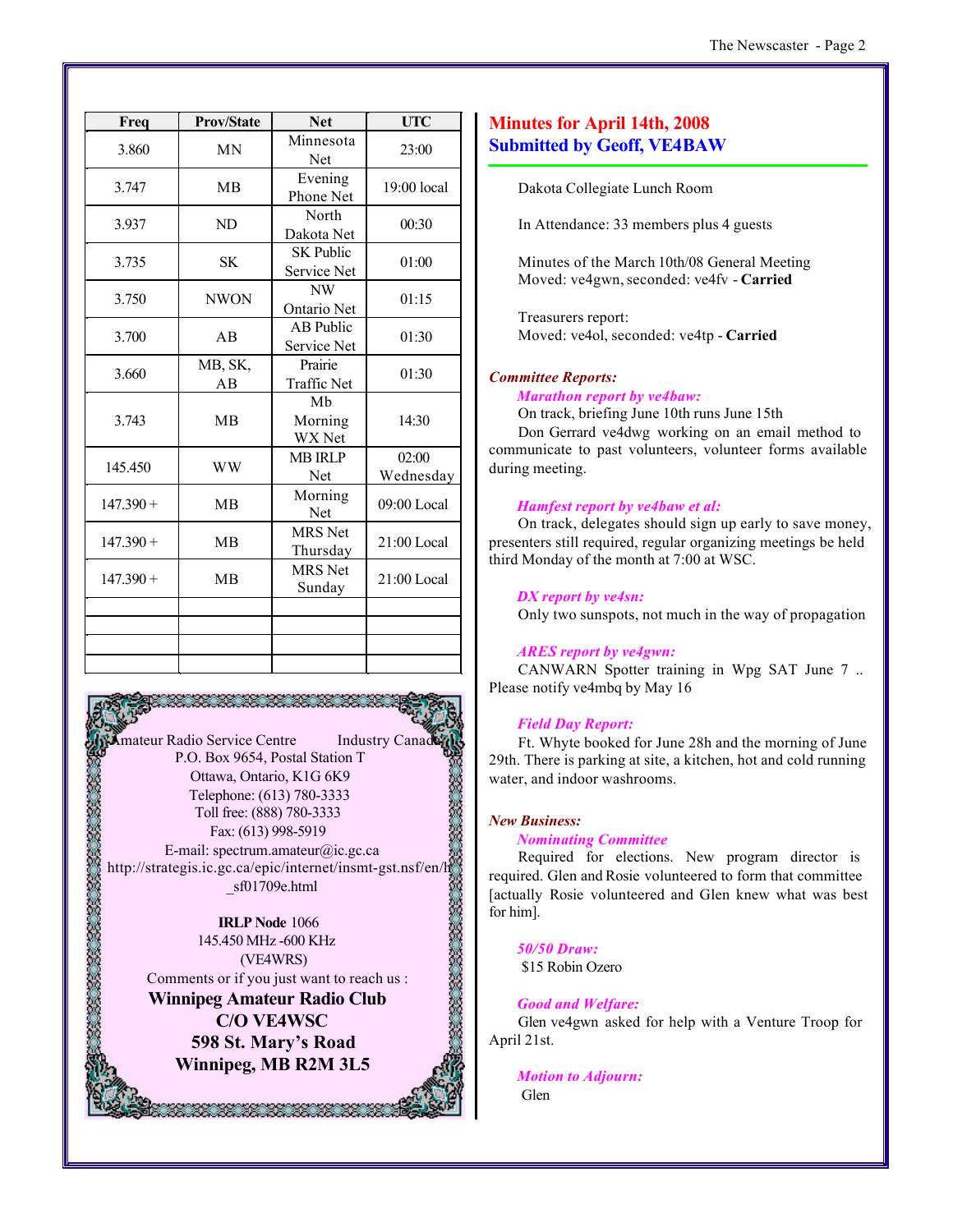It was Home Brew and there were participants!

Ve4WMK … Aruni Perera Ve4GWN… Glen Napady Ve4FV … Fred Venema Ve4RCS … Bob Jacobs Ve4AJO … Ellis Seddon

Each won \$20 for their efforts and a wonderful VE4BB Mug with our Club Emblem and QSL Card.

It was terrific to see and we hope that there will be even more next year!

#### **WPGARES By Jeff, VE4MBQ -Emergency Coordinator**

Eighteen ARES members and two Auxiliary members attended a special meeting with WRHA Disaster Management TUE 08 APR at Deer Lodge Centre. We toured the new Regional Disaster Operations Centre (RDOC) and discussed Exercise Able Receiver a planned mass casualty exercise (the exercise had been planned for April then June and is now postponed indefinitely). ARES members and Auxiliaries present were VE4s: BN, TRO, SYM, WJE, RLF, JNF, DWG, HAZ, KAZ, GMT, XYL, SE, GWN, YYL, FV, ACX MBQ, VID, WTF and VA4IAM.

As a lead-up to that meeting we exercised our Telephone Fan-Out tree – only discovered two "bad" numbers. Thanks to our "phoners" !

Welcome to new WPGARES member Diane Perry VE4LDI. Thank-you to Roger Froebe VE4RLF who has stepped down from being Assistant Emergency Coordinator. Sergeants Tony Skinner and Gary Coles from the Canadian Forces gave us an excellent presentation on CF Recruiting and the Signal Operator trade at our April General Meeting.

Rosi Napady VE4YYL is the Chairperson for WPGARES Silent Auction at the WARC Hamfest in AUG. Donations of new articles for the Silent Action prize lots would be greatly appreciated, please contact Rosi  $ve4$ yyl $@$ rac.ca or give her a call on VE4WPG.

ARES volunteers are required to take on-call shifts for the CANWARN station VE4WWO in Prairie and Arctic Storm Prediction Centre. We need people to be on-call for daytime operations 0930-1730h and evening operations 1730-2130h daily from 12 MAY thru 12 SEP.

Our next General Meeting will be TUE 27 MAY 1900h at Sir Wm Stephenson Library 765 Keewatin St. Gerry Roehr will be giving us a presentation on the Civil Air Search and Rescue Association (CASARA).

### **Program Chair By Derek, VE4HAY**



I was not at the last club meeting due to work commitments, but from what I have heard the turnout was not

to bad and there were actual Homebrew projects presented. Thank you to all who put their projects up for viewing. It show the rest of us, what can be done, and will hopefully encourage us to build for next year.

This month we will have Geoff, doing a presentation on Digital HF radio. Or as he like to call it " What a sound card is really for". The presentation will show you how to get on the air with a digital signal, that can punch through just about anything. And you thought the bands were dead. Well not for the digital signals. The need very little signal to be decoded.

June will be our summer event primer. You will not want to miss this. We will be discussing all the events that will take place, from Field Day to the Marathon, to MARM & the International Hamfest and finally to the finale - The WARC Hamfest 2008. Come out and hear about the excitement.

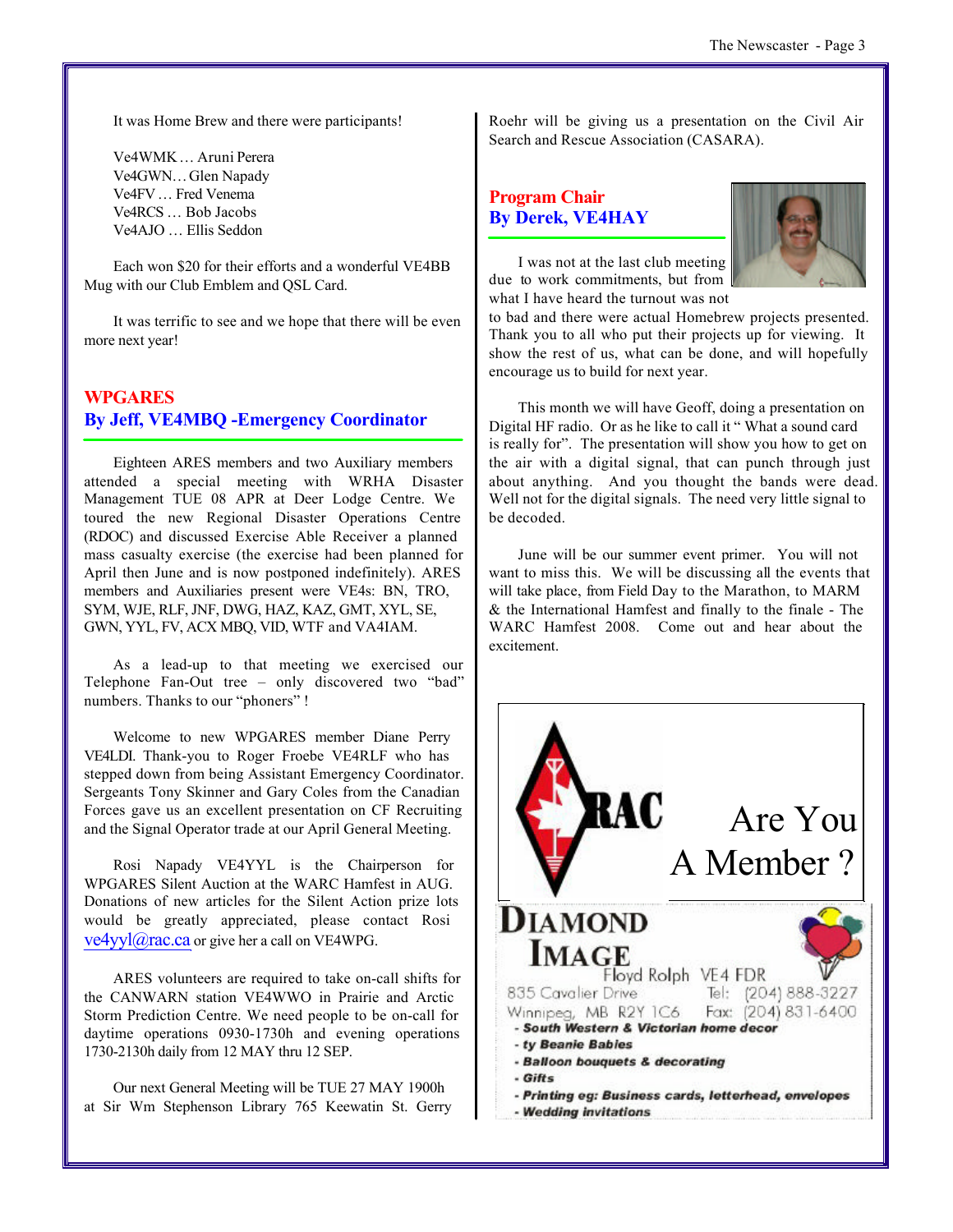#### **Contest Calendar**

#### *May*

| <b>AGCW QRP/QRP Party</b>            | CW                 | 1300Z | May 1  |
|--------------------------------------|--------------------|-------|--------|
| 10 meter NAC                         | CW/SSB/FM/Digi     | 1700Z | May 1  |
| <b>MARAC CW QSO Party</b>            | CW                 | 0000Z | May 3  |
| 10-10 Int. Spring QSO Party          | CW/Digi            | 0001Z | May 3  |
| 7QP 7th Call Area QSO Party CW/SSB   |                    | 1300Z | May 3  |
| <b>US IPARC Annual</b>               | CW                 | 1400Z | May 3  |
| Day of the Portuguese Navy           | CW/SSB             | 1500Z | May 3  |
| Day of the Portuguese Navy           | PSK31              | 1500Z | May 3  |
| Indiana QSO Party                    | CW/Phone           | 1600Z | May 3  |
| ARI Int. DX                          | CW/SSB/RTTY        | 2000Z | May 3  |
| New England QSO Party (1)            | All                | 1959Z | May 3  |
| New England QSO Party (2)            | All                | 1300Z | May 4  |
| <b>US IPARC Annual</b>               | <b>SSB</b>         | 1400Z | May 4  |
| <b>ARS</b> Spartan Sprint            | CW                 | 0100Z | May 6  |
| Nevada Mustang                       | <b>CW/SSB/RTTY</b> | 0001Z | May 10 |
| EUCW Fraternizing CW QSO Party       | <b>CW</b>          | 1000Z | May 10 |
| A. Volta RTTY DX                     | RTTY               | 1200Z | May 10 |
| CQ-M Int. DX                         | CW/SSB             | 1200Z | May 10 |
| SL                                   | CW                 | 1200Z | May 10 |
| SL                                   | <b>SSB</b>         | 1200Z | May 10 |
| Mid-Atlantic QSO Party CW/Digi/Phone |                    | 1600Z | May 10 |
| <b>FISTS Spring Sprint</b>           | CW                 | 1700Z | May 10 |
| <b>SKCC Weekend Sprintathon</b>      | CW                 | 0000Z | May 11 |
| EUCW Fraternizing CW QSO Party       | <b>CW</b>          | 1800Z | May 11 |
| <b>MARAC SSB QSO Party</b>           | <b>SSB</b>         | 0000Z | May 17 |
| EU PSK DX                            | PSK31              | 1200Z | May 17 |
| H. M. The King of Spain              | CW                 | 1700Z | May 17 |
| Manchester Mineira AA CW             | CW                 | 1500Z | May 17 |
| Feld-Hell Club Sprint                | Feld-Hell          | 1500Z | May 17 |
| Baltic                               | CW/SSB             | 2100Z | May 17 |
| SSA Portabeltest Våromg.             | CW/SSB             | 0700Z | May 18 |
| SSA Månadstest nr 5                  | CW                 | 1400Z | May 18 |
| SSA Månadstest nr 5                  | SSB                | 1515Z | May 18 |
| Run For The Bacon QRP                | CW                 | 0100Z | May 19 |
| MOON                                 | CW/Digi/SSB        | 1800Z | May 21 |
| NAQCC Straight Key/Bug Sprint        | CW                 | 0030Z | May 22 |
| CQ WW WPX                            | CW                 | 0000Z | May 24 |
| <b>ARCI Hoot Owl Sprint</b>          | CW                 | 0000L | May 25 |
| MI-QRP Club Mem. Day                 | CW                 | 2300Z | Nay 26 |
| <b>SKCC</b> Sprint                   | <b>CW</b>          | 0000Z | May 28 |
| Digital Pentathlon (1)               | <b>PSK</b>         | 1800Z | May 30 |
| UBA-OSA WLC-contest                  | SSB                | 0600Z | May 31 |

## *What have you done to "promote amateur radio this week"*

That line we credit to an old News stalwart, Peter Parker with using in his old VK1 and VK3 casts many years ago and it still stands true *-WIA*

#### **Batteries, Alkaline, AA size. By Bill, VE4DL**

I use AA batteries at my Church for:

- $\triangleleft$  2 wireless microphones  $\omega$  2 batteries per transmitter  $(AKA 2 battery > 10 hrs)$
- $\triangleleft$  2 wireless microphones  $\omega$  1 battery per transmitter  $(TOA 1 battery > 10 hrs)$
- $\triangleleft$  8 receivers for the hard of hearing  $\omega$  2 batteries per receiver (Telex 2 battery > 15 hrs est)
- $\leftrightarrow$  personally, I use 6 batteries at a time in my HT, especially when I travel.

Over time I have tried a number of brands of AA Alkaline. Prior to my recommendation below, I found that the Radio Shack appeared to last the longest. About 6 months ago, I came across the brand "DURACELL -- PROCELL". Contacting two rental operations and requested their input, this brand is the only one they use. Further, I found that TV/Radio and filming operations use this brand.

Now the following "where do I buy them?" , "the minimum quantity?" and of course "the cost?". You CANNOT buy this brand across the counter of your Walmart, Sears, etc in any lot size! They are available at Mr. Battery Man, at 1390 St James St.. The cost each is \$0.79 per battery and packaged in lots of 24 for a total of \$18.96 before tax; \$21.24 taxes in. I discussed the cost and availability to Amateur Radio operators with Mr Brett Duseigne, the General Manager and he agreed to the above cost and will sell to Amateurs. This is the current cost and has been this cost for the past  $10 - 12$  months but I'm sure it is subject to change. There may be other battery vendors selling this product.

#### *Two final bits of information.:*

- Alkaline batteries are not recommended for digital cameras unless you have no other backup. The sudden surge of current when you use a flash will damage and hence minimizes the battery's life – discuss if interested.
- Many so called battery testers will read 'Good" when the batteries are not usable … The reason is that the "load" is inadequate. You should be drawing approximately the same current as in normal usage. Sometime in the future I will consider providing a basic test circuit because I need one at the Church and at home. As a matter of interest, the wireless microphones have a test circuit built in .. one excellent, one marginally good.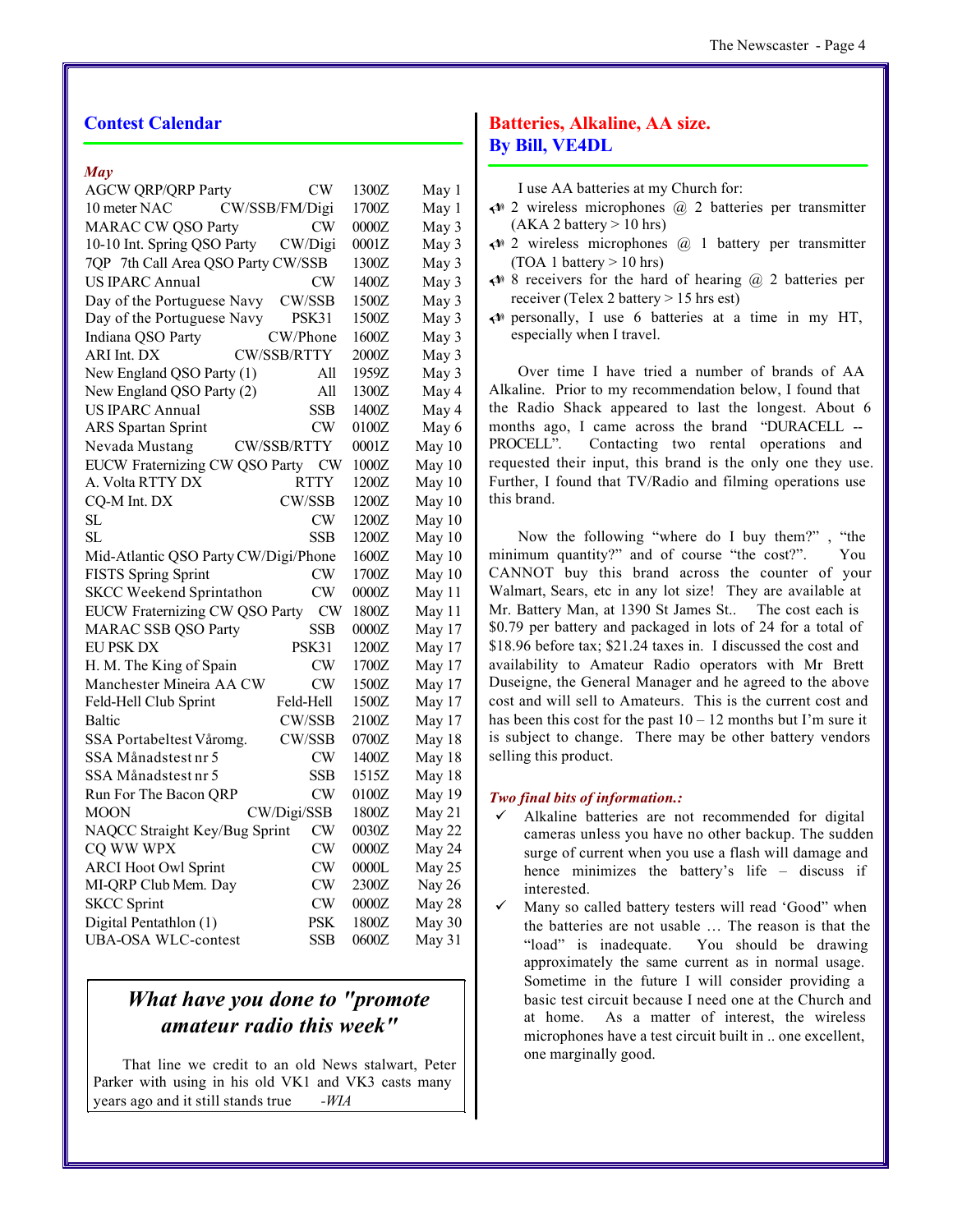### **CANWARN Spotter Training By Jeff, VE4MBQ -Emergency Coordinator**

Canwarn Spotter training will be held 0930-1230h h SAT 07 JUNE at Union Station 123 Main Street Winnipeg (where Prairie and Arctic Storm Prediction Centre is located). Talk-in on VE4WPG 147.390+ MHz if required until 0930h. Session will be held in the Citizenship Courtroom on the main floor.

This session is for new and experienced Spotters. The only pre-requisite is that attendees must be a licensed Amateur. If planning to attend please register with you local ARES Emergency Coordinator or me by Fri 16 MAY.

We have booked a group lunch at *The Old Spaghetti Factory* at The Forks after Spotter Training. Cost is \$11 per person including gratuity and taxes. Lunch includes: Salad with house dressing, Sourdough Bread, Spaghetti with meat sauce, Spumoni ice cream and choice of coffee, tea or soft drink. There is a minimum number required for this deal so if you are coming to lunch too please let me know.

There is some additional information on the Winnipeg ARES web-site:

http://www.winnipegares.ca/canwarnTraining.htm

#### **The Big Jump**

"Michel Fournier will drop off the stratosphere from an altitude from about 130,000 feet (40 000 meters) CANADA 2008"

As a result of the Saskatoon Amateur Radio Club's High Altitude Balloon Project, we have been invited to participate in Michel's Big Jump. He will be flying from the North Battleford airport between May 25 and 29. We have been invited to assist with communications and tracking for the ground and air support crews. The capsule and Michel will both have APRS trackers so we will be able to monitor the progress of the ascent and the Big Jump.

http://www.legrandsaut.org/index.php?lang=eng

#### **News from the Net**

#### *IRC MORSE COMES TO THE WWW*

It was bound to happen and now it has, Morse code over Internet Relay Chat or IRC. According to its host

website, CWirc is a plug-in for the X-Chat IRC client. It is designed to transmit raw Morse code over the internet using I-R-C servers as reflectors. The transmitted Morse code can be received in near real-time by other X-Chat clients who are equipped with the CWirc plug-in. CWirc tries to emulate a standard amateur radio rig. It has the ability to send and receive Morse over virtual channels, and it can listen to multiple senders transmitting on the same channel. Morse code is keyed locally using a straight or iambic key connected to a computers serial port, or using the mouse buttons, Sound is played through the soundcard or through an external sounder. Note that CWirc doesn't do any Morse decoding. It simply transmits and receives C-W timing events. The program and your computer does the rest to give you a Morse code experience without the radio, the antenna or any T-V-I. More about CWirc is on-line at users.skynet.be/ppc/cwirc/ The website also has historic information on the Morse code and the telegraph. *-- WIA*

## **QTX~ By Derek, VE4HAY**



Did you know:  $\triangleq$  Mtn. Dew & Ham radio - check this site out

http://www.youtube.com/watch?v=MieEfkwICB8  $\vec{a}$  The Big Jump mentioned above is a guy jumping from a balloon from 130,000 feet above the earth. He will literally be at the edge of space. And that Amateur Radio be there providing data of the balloon and the guy as he plummets to earth.

Sorry Guys & Gals but, work (you know the people who send the money at the end of the month) seems to be getting in the way of the hobby more and more every day. I just ran out of time to produce this newsletter. If I had the time I would have searched for updates to the Contest Calendar, found more news from the Net, and maybe even a feature article. But With 3 conventions in 2 weekends, plus getting snow bound in Falcon lake & Kenora last weekend with minimum staff on hand to help out, there was just not enough time in the month. So I hope to do better next month.

# **Amateur Radio** ~ *A Community Resource*